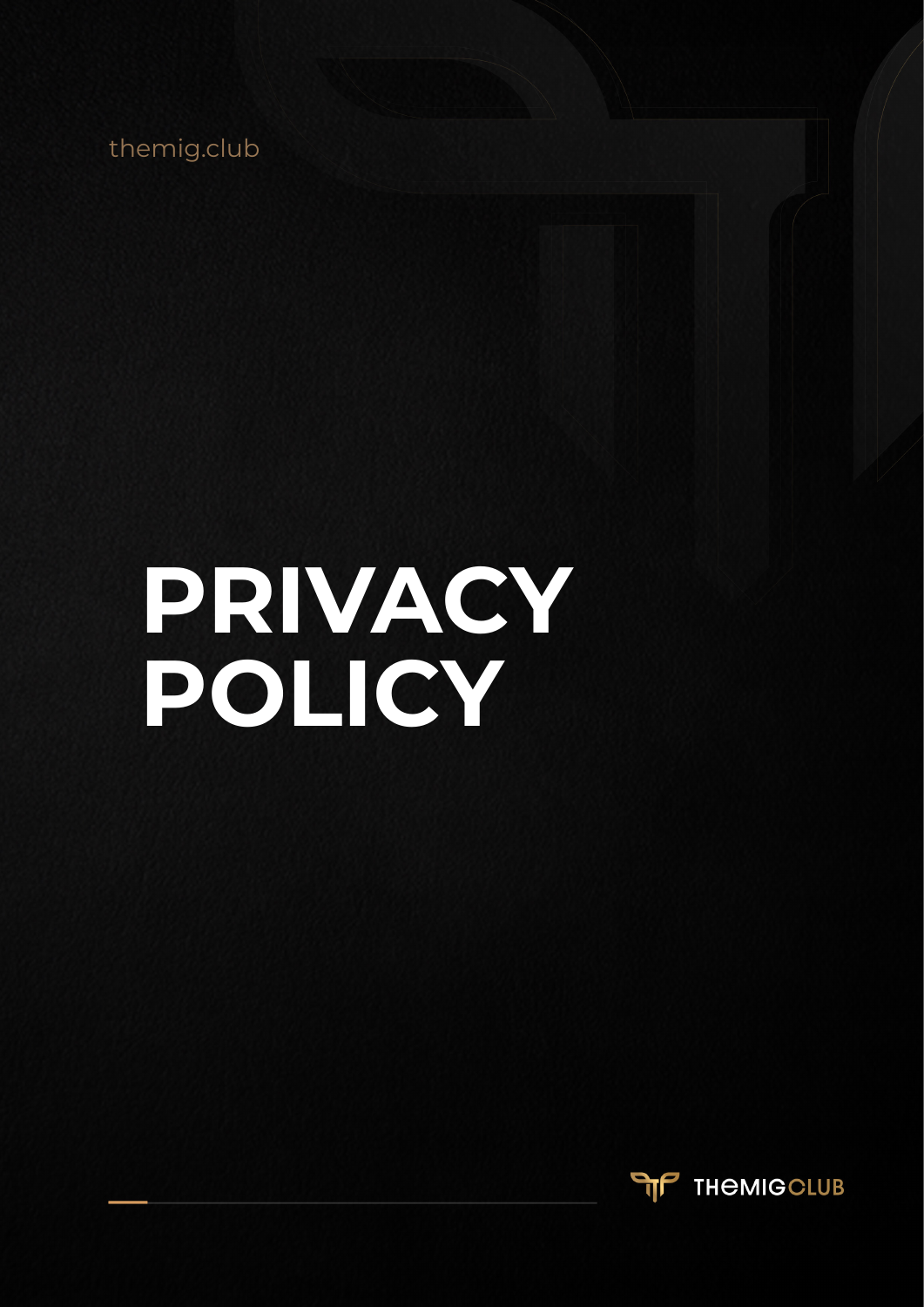# **Definitions**

THEMIG CLUB, accessible from https://\*.themig.club (domain and all subdomains), one of our main priorities is the privacy of our visitors. This Privacy Policy document contains types of information that is collected and recorded by THEMIG CLUB and how we use it.

If you have additional questions or require more information about our Privacy Policy, do not hesitate to contact us.

This Privacy Policy applies only to our online activities and is valid for visitors to our website with regards to the information that they shared and/or collect in THEMIG CLUB. This policy is not applicable to any information collected offline or via channels other than this website.

## **Consent**

By using our website, you hereby consent to our Privacy Policy and agree to its terms.

## **Information we collect**

The personal information that you are asked to provide, and the reasons why you are asked to provide it, will be made clear to you at the point we ask you to provide your personal information.

If you contact us directly, we may receive additional information about you such as your name, email address, phone number, the contents of the message and/or attachments you may send us, and any other information you may choose to provide.

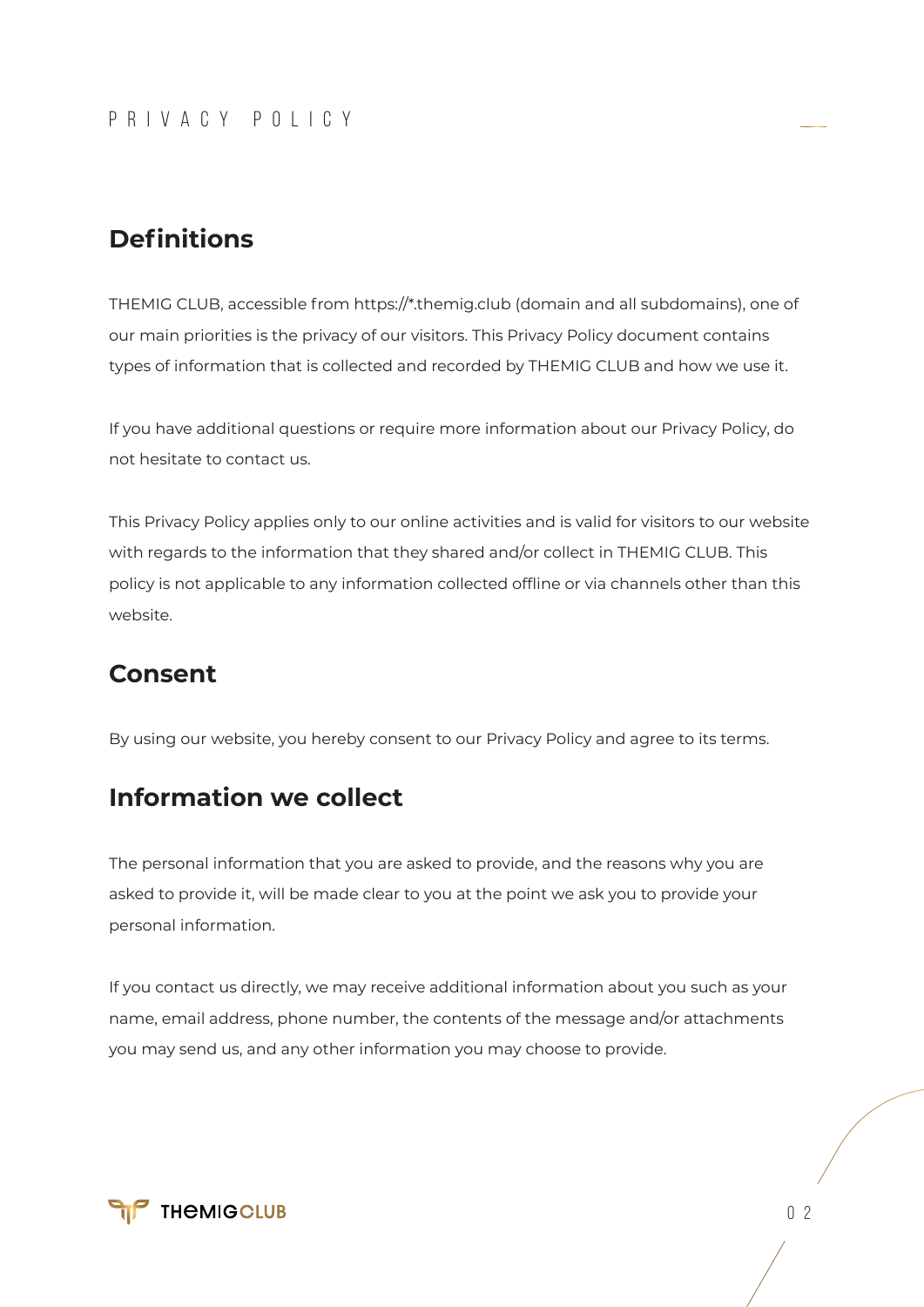# **How we use your information**

We use the information we collect in various ways, including to:

- Provide, operate, and maintain our website;  $\blacksquare$
- Improve, personalize, and expand our website;  $\blacksquare$
- Understand and analyze how you use our website;  $\blacksquare$
- Develop new products, services, features, and functionality;  $\blacksquare$
- Communicate with you, either directly or through one of our partners, including for customer service, to provide you with updates and other information relating to the webste, and for marketing and promotional purposes;
- Send you emails;
- Find and prevent fraud;

# **Log Files**

THEMIG CLUB follows a standard procedure of using log files. These files log visitors when they visit websites. All hosting companies do this and a part of hosting services' analytics. The information collected by log files include internet protocol (IP) addresses, browser type, Internet Service Provider (ISP), date and time stamp, referring/exit pages, and possibly the number of clicks. These are not linked to any information that is personally identifiable. The purpose of the information is for analyzing trends, administering the site, tracking users' movement on the website, and gathering demographic information.

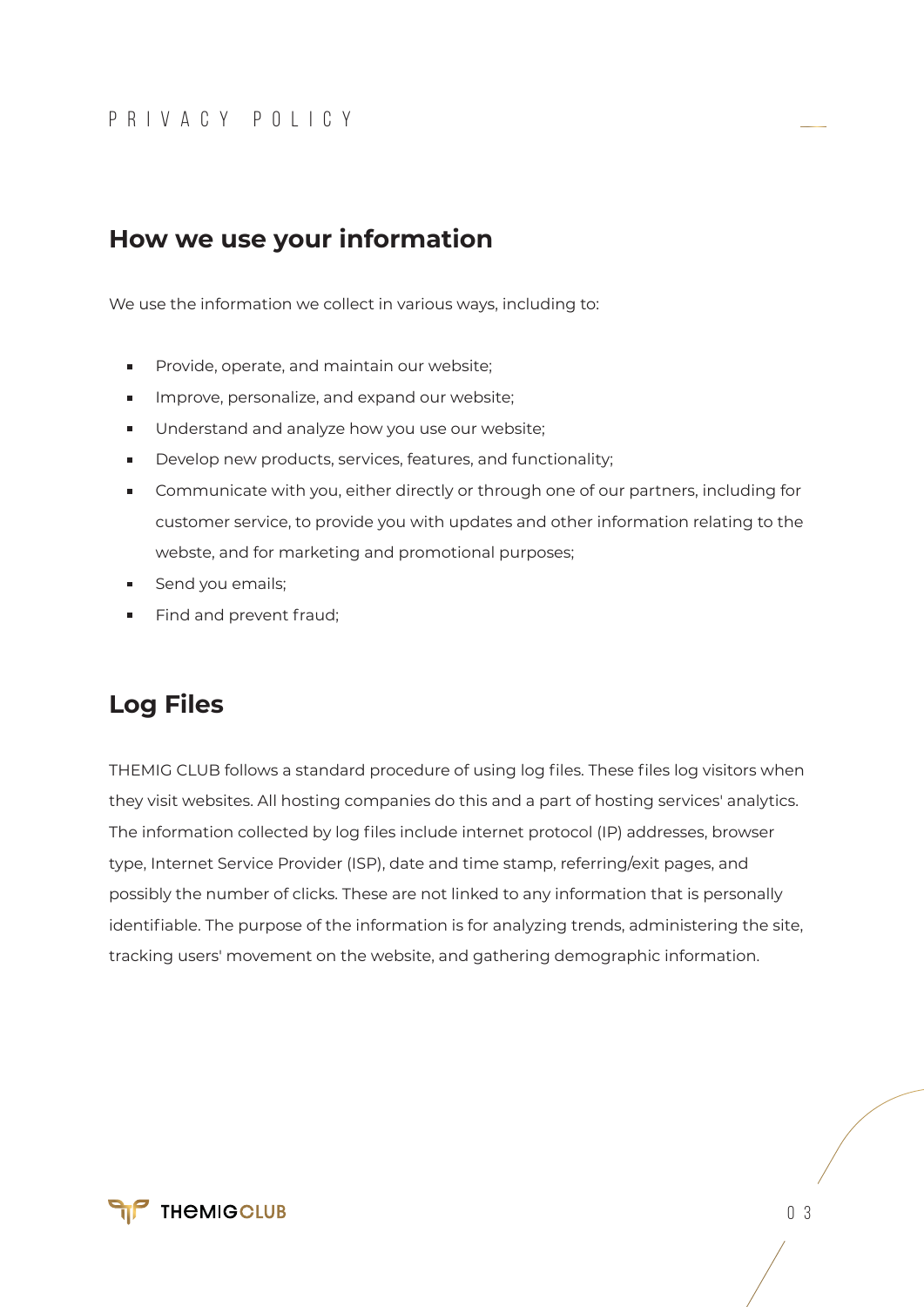## **Cookies and Web Beacons**

Like any other website, THEMIG CLUB uses 'cookies'. These cookies are used to store information including visitors' preferences, and the pages on the website that the visitor accessed or visited. The information is used to optimize the users' experience by customizing our web page content based on visitors' browser type and/or other information.

For more general information on cookies, please read "What Are Cookies" from Cookie Consent

## **Advertising Partners Privacy Policies**

You may consult this list to find the Privacy Policy for each of the advertising partners of THEMIG CLUB.

Third-party ad servers or ad networks uses technologies like cookies, JavaScript, or Web Beacons that are used in their respective advertisements and links that appear on THEMIG CLUB, which are sent directly to users' browser. They automatically receive your IP address when this occurs. These technologies are used to measure the effectiveness of their advertising campaigns and/or to personalize the advertising content that you see on websites that you visit.

Note that THEMIG CLUB has no access to or control over these cookies that are used by third-party advertisers.

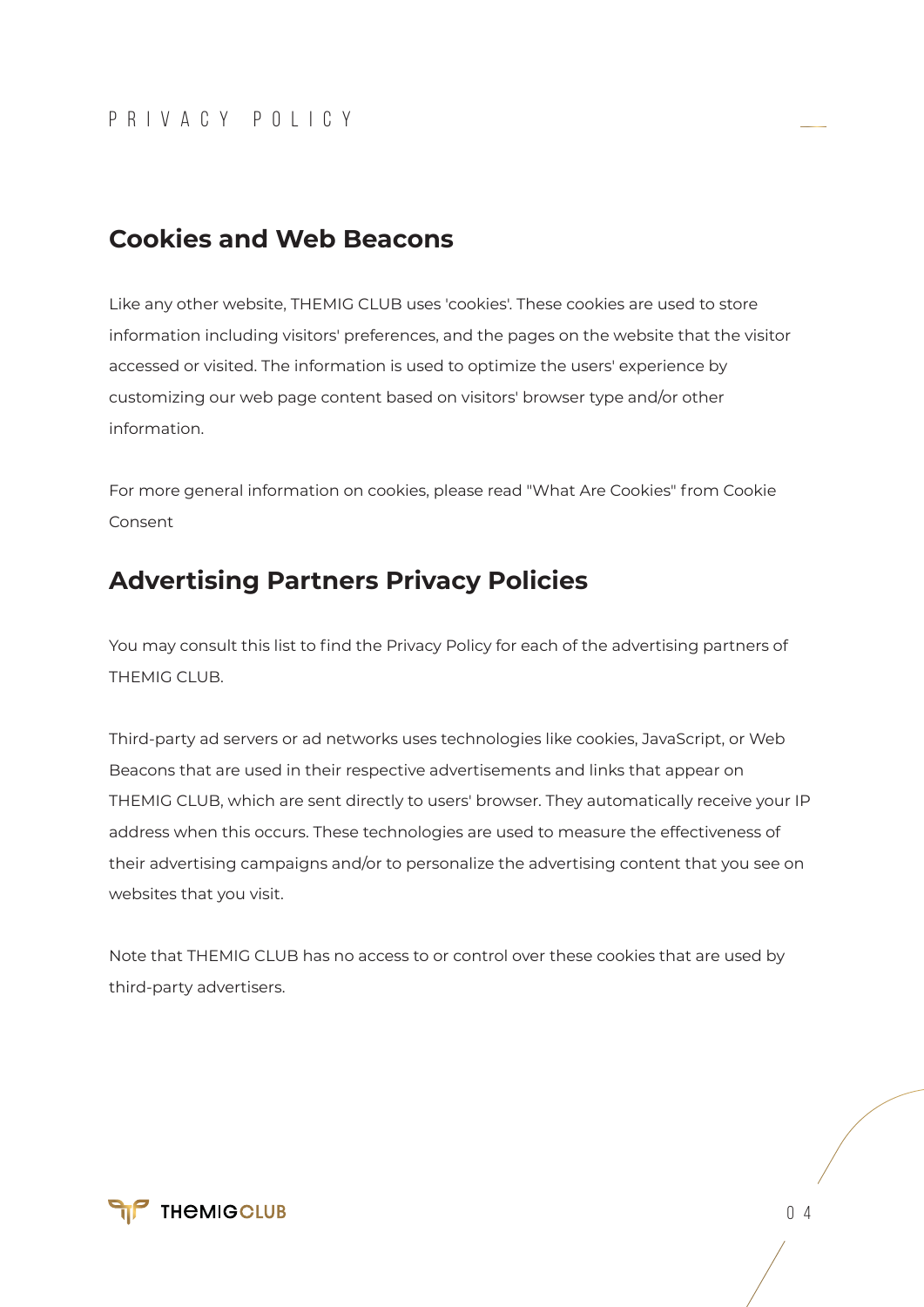# **Third Party Privacy Policies**

THEMIG CLUB's Privacy Policy does not apply to other advertisers or websites. Thus, we are advising you to consult the respective Privacy Policies of these third-party ad servers for more detailed information. It may include their practices and instructions about how to opt-out of certain options.

You can choose to disable cookies through your individual browser options. To know more detailed information about cookie management with specific web browsers, it can be found at the browsers' respective websites.

## **CCPA Privacy Rights (Do Not Sell My Personal Information)**

**Under the CCPA, among other rights, California consumers have the right to:**

Request that a business that collects a consumer's personal data disclose the categories and specific pieces of personal data that a business has collected about consumers.

Request that a business delete any personal data about the consumer that a business, has collected.

Request that a business that sells a consumer's personal data, not sell the consumer's personal data.

If you make a request, we have one month to respond to you. If you would like to exercise any of these rights, please contact us.

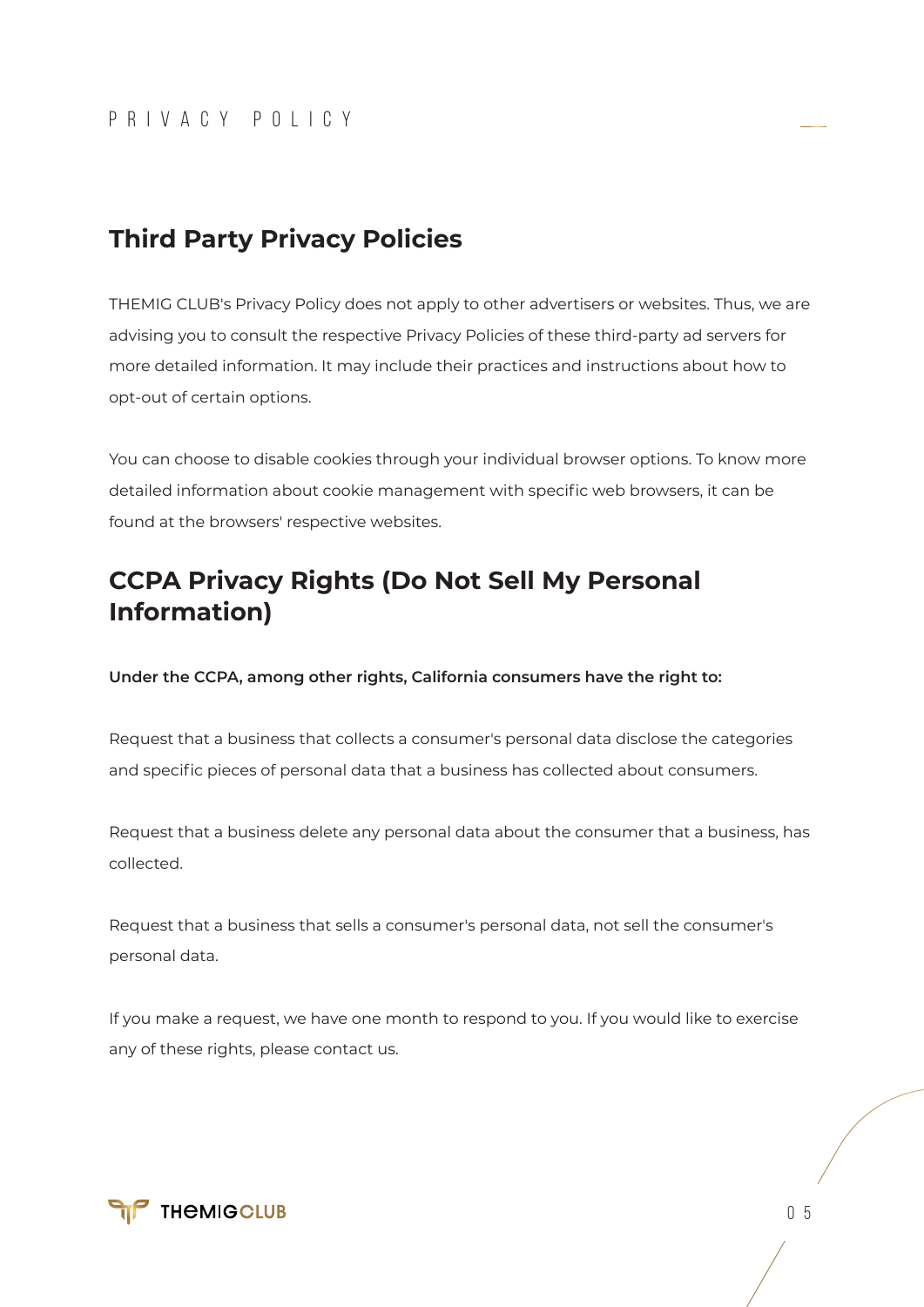# **GDPR Data Protection Rights**

**We would like to make sure you are fully aware of all of your data protection rights. Every user is entitled to the following:**

The right to access – You have the right to request copies of your personal data. We may charge you a small fee for this service.

The right to rectification – You have the right to request that we correct any information you believe is inaccurate. You also have the right to request that we complete the information you believe is incomplete.

The right to erasure – You have the right to request that we erase your personal data, under certain conditions.

The right to restrict processing – You have the right to request that we restrict the processing of your personal data, under certain conditions.

The right to object to processing – You have the right to object to our processing of your personal data, under certain conditions.

The right to data portability – You have the right to request that we transfer the data that we have collected to another organization, or directly to you, under certain conditions.

If you make a request, we have one month to respond to you. If you would like to exercise any of these rights, please contact us.